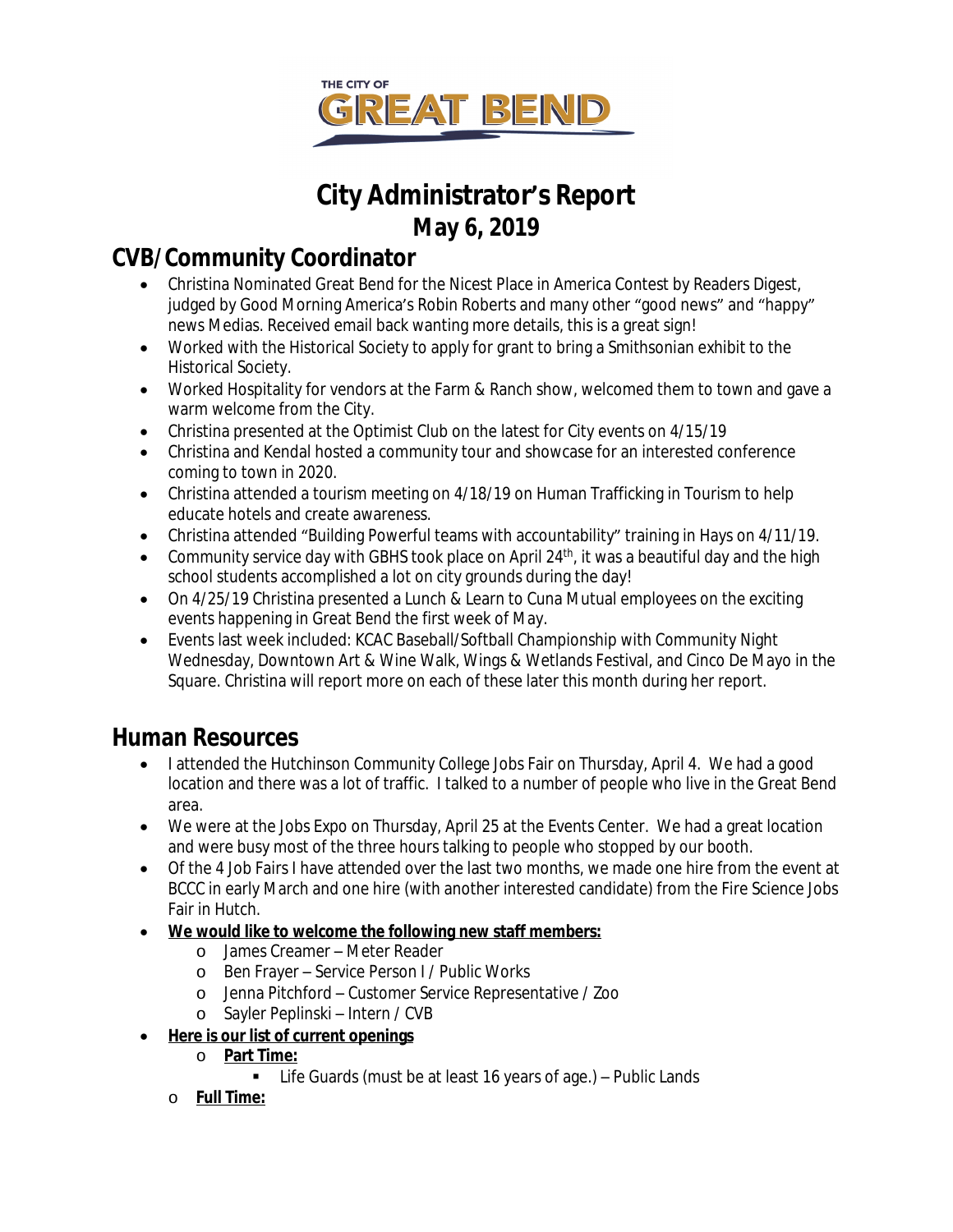

- **Firefighter**
- Police Officer- (Two positions)
- Service Person I Public Lands
- Service Person I Public Works (Streets)
- Service Person 1 (Two positions) Public Works (Utilities)

## **Network Administrator**

- Working with Shawna to begin implementation for online billing through Fund Balance and ETS
- Upgrading antivirus from VIPRE to Bitdefender for City
- Upgraded Airport computer for Martin and setup backup for computer
- Replaced firewall and UPS at Zoo
- Working with Vendor on updating KIOSK database for cemetery
- Setup Wi-Fi access points for Public Works for better Wi-Fi coverage
- Cleaned up cabling at City Hall and created a network map of building
- Cleaned up cabling at Fire Station 1 and created a network map of building
- Cleaned up cabling at Front Door and created a network map of building
- Planning stages for migration to Office 365
- Continuing Phishing email tests for Security Awareness Training for the city

## **Public Lands**

- Hosted the Youth USSSA Soft (8U 18U) 12 teams
- Hosted the Youth Hap Domont Tournament (7U 14U) 42 teams
- Supported the Farm @ Ranch Show
	- Royal Family 5K for Kids
	- Kiwanis Easter Egg Hunt
	- **Family Fest & Red Shoes Too**
- Set up, worked, and tear down for 10 events at the Events Center
- Community Service Day with over 200 kids
- Ongoing maintenance on all facilities
- Tennis courts were completed

## **Public Works**

#### **Property Maintenance Enforcement:**

- 157 Complaints this month with 18 being citizen reported
	- a. 103 complaints for trash/refuse
	- b. 24 complaints for motor vehicles
	- c. 19 complaints for overgrown vegetation
	- d. 6 complaint for illegal dumping
	- e. 4 complaints were investigated, and no violation found
	- f. 0 complaint for minimum standards
	- g. 0 complaint for graffiti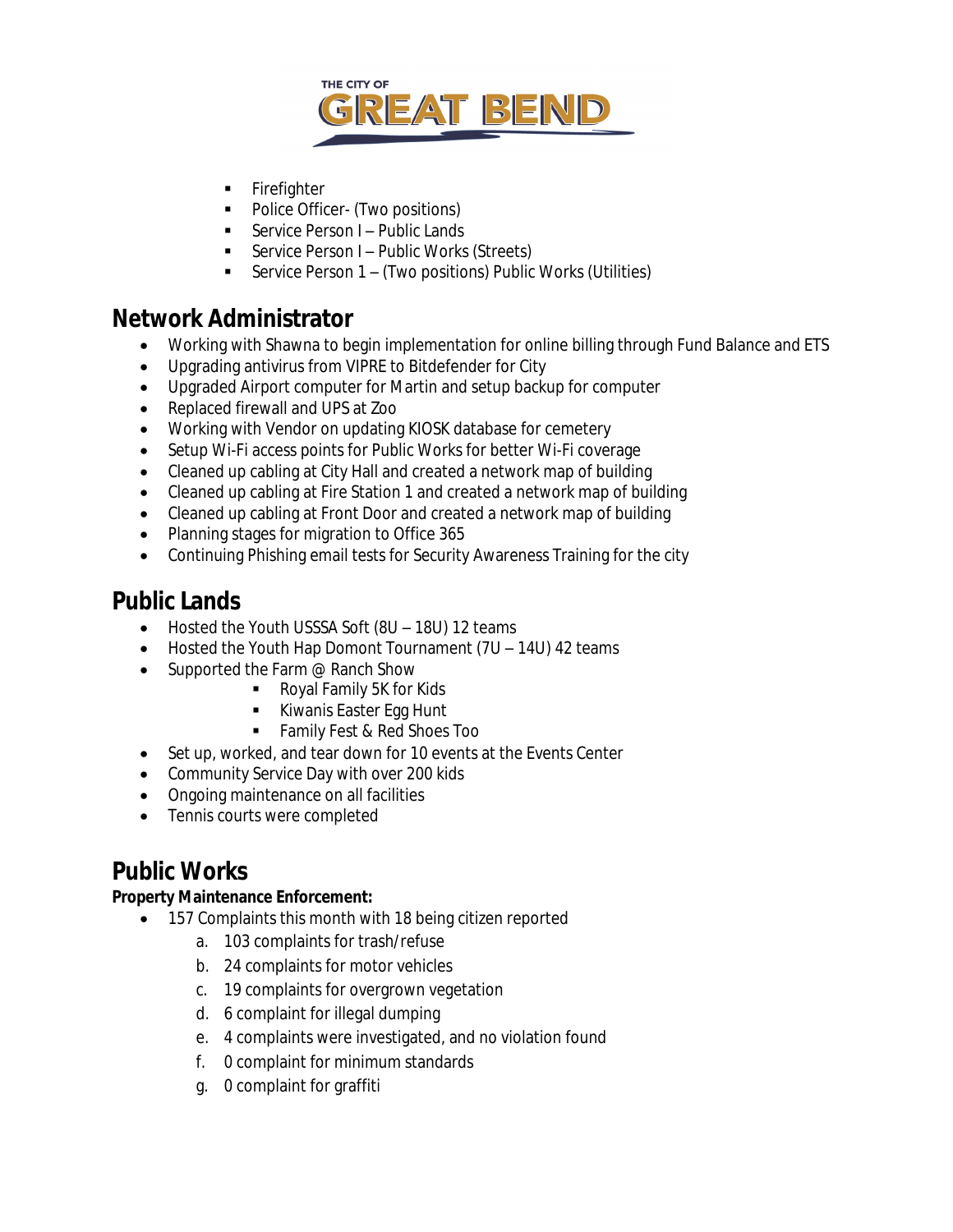

- 28 Abatement notices sent out
- 2 Abatements performed
- 107 Cases closed per citizen compliance
- 22 Motor vehicles were brought into compliance

#### **Street Department**

- 1. 18 bags of cold patch equal to 900 pounds, 12000 pounds of bulk cold mix asphalt, and 6000 pounds of hot mix of material used to patch pot holes.
- 2. 18<sup>th</sup> and Baker RCBC floor and walls completed. Crews working on installing reinforcing steel for the top now.
- 3. Hauled 5500 pounds of trash from compost site to landfill.
- 4. Repaired concrete section at 12<sup>th</sup> and O'Dell. Damage due to main leak. 4-3/4 yards of concrete used.
- 5. Repaired meter valve pit tops in the Loves driveway and Mr. Burger Driveway
- 6. Swept misc. streets throughout the city
- 7. Bladed 60 blocks of alley ways, 52 blocks of streets, and 2 miles of various areas at the edge of town and levee.
- 8. Maintained compost facility and created four (4) new windrows
- 9. Replaced Broadway & McKinley traffic signal foundation and pole/light assembly on the NE corner due to vehicular accident
- 10. Tested mosquito foggers in preparation of the upcoming mosquito season
- 11. Participated in Community Service Day with eight (8) children from the high school
- 12. Painted new striping at the ball complex
- 13. One (1) employees attended Underground Storage Tank training

#### **Utilities**

Wastewater Yearly Progress

|                                    | 2019 Actual | <b>2019 Goal</b> | % Completed |
|------------------------------------|-------------|------------------|-------------|
| Clean storm lines                  | 700         | 25,000           | 3%          |
| Clean sanitary lines<br>$\bullet$  | 38,348      | 100,000          | 38%         |
| Manholes rehabilitated             | 0           | 10               | 0%          |
| Water yearly Progress<br>$\bullet$ |             |                  |             |
|                                    | 2019 Actual | 2019 Goal        | % Completed |
| Change out fire hydrants           | 3           | 5                | 60%         |
|                                    |             |                  |             |

- Projects completed
	- WATER WELLS
		- i. Replaced 8" check valve and pump motor on well 6
		- ii. Performed start up on well 2 (the last of the well rehab on the water project)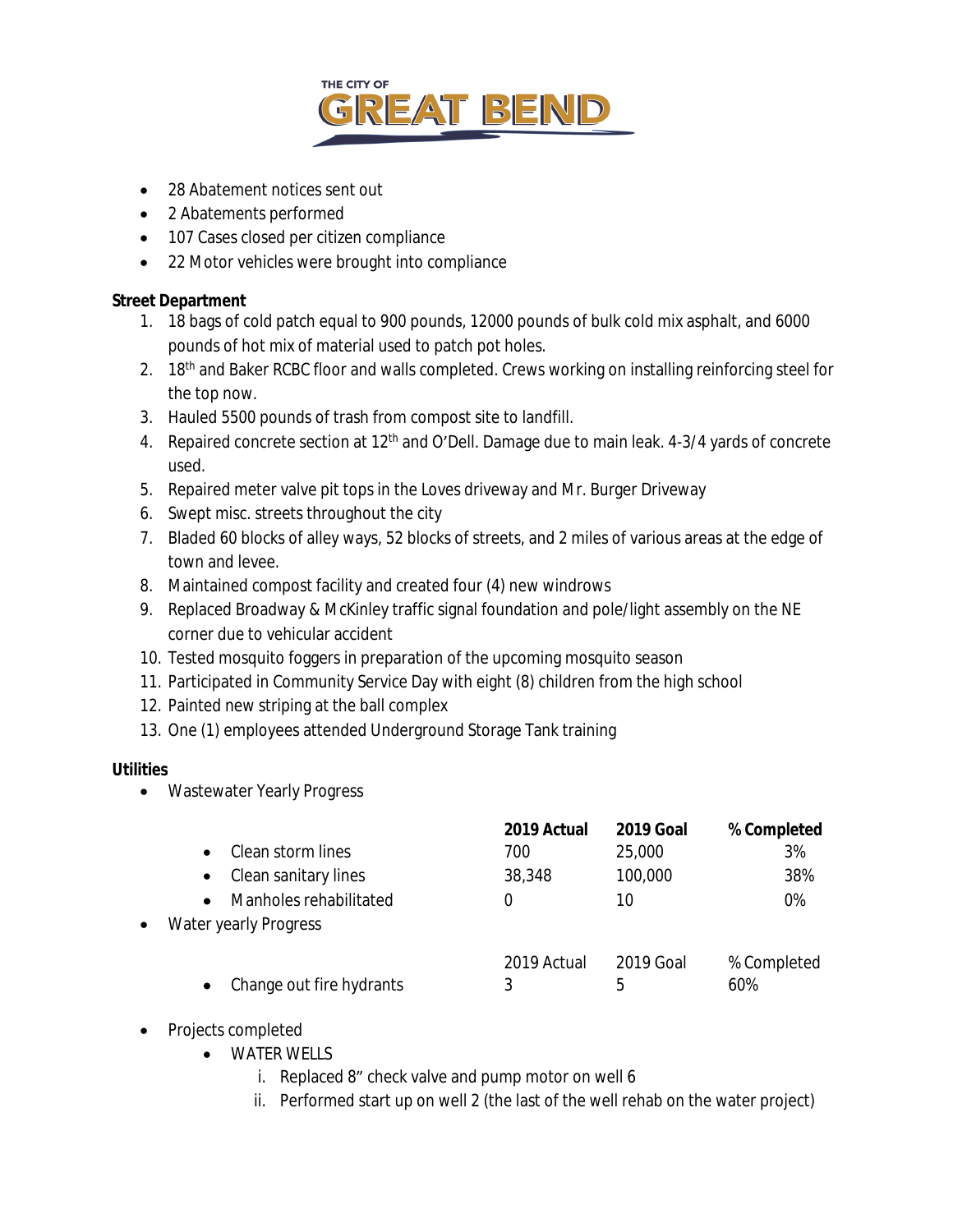

- WATER DISTRUBUTION
	- i. turn valves for APAC
	- ii. Fixed sixteen (16) water leaks
	- iii. Replaced two (2) fire hydrants damaged in accidents
	- iv. Performed airport water tower inspection
- Stormwater
	- i. Cleaned 700 feet of storm lines
	- ii. Began inspection on flood control outlets
- SANITARY SEWERS
	- **i.** Cleaned 1,405 feet of sanitary sewer lines
	- **ii.** Cleaned 21 Lift Stations
- WASTEWATER PLANT
	- i. Monthly report to KDHE
- PRETREATMENT
	- i. Annual 2018 industry compliance reports sent to regulated industries
- Locates
	- i. 251
- Training
	- i. Five (5) employees took KDHE exams (2 Waste Water & 2 Water)
		- 1. One employee passed Water 1 Certification
	- ii. Sixteen (16) employees sent to various classes and training
- Upcoming
	- Water UCMR4 Sampling in May
	- Water CCR due in June
	- Waste Water WET test (schedule TBD)
	- Waste Water Semi Annual pretreatment report to KDHE due in August
	- Waste Water Sampling of industries for the pretreatment program (random times)

#### **Engineering:**

- Issued one (1) driveway permit for 5921 Hemlock Street and performed inspection.
- Attended KDOT certification training. Simon has completed required classes to inspect KDOT projects. Hitha still has a couple more to go to be finished.
- Met with PEC to develop a set of Standard Specifications for city construction projects.
- Met with Nextec regarding ROW questions around schools where they are adding fiber optic
- Worked with AT&T to relocate lines at the 10<sup>th</sup> and Grant intersection
- Received a complaint for a sidewalk issue at 1401 Bradley.
- Waterline Improvements (160333)
	- o Project wrapping up with service line work and seeding.
	- o Final walkthrough end of May.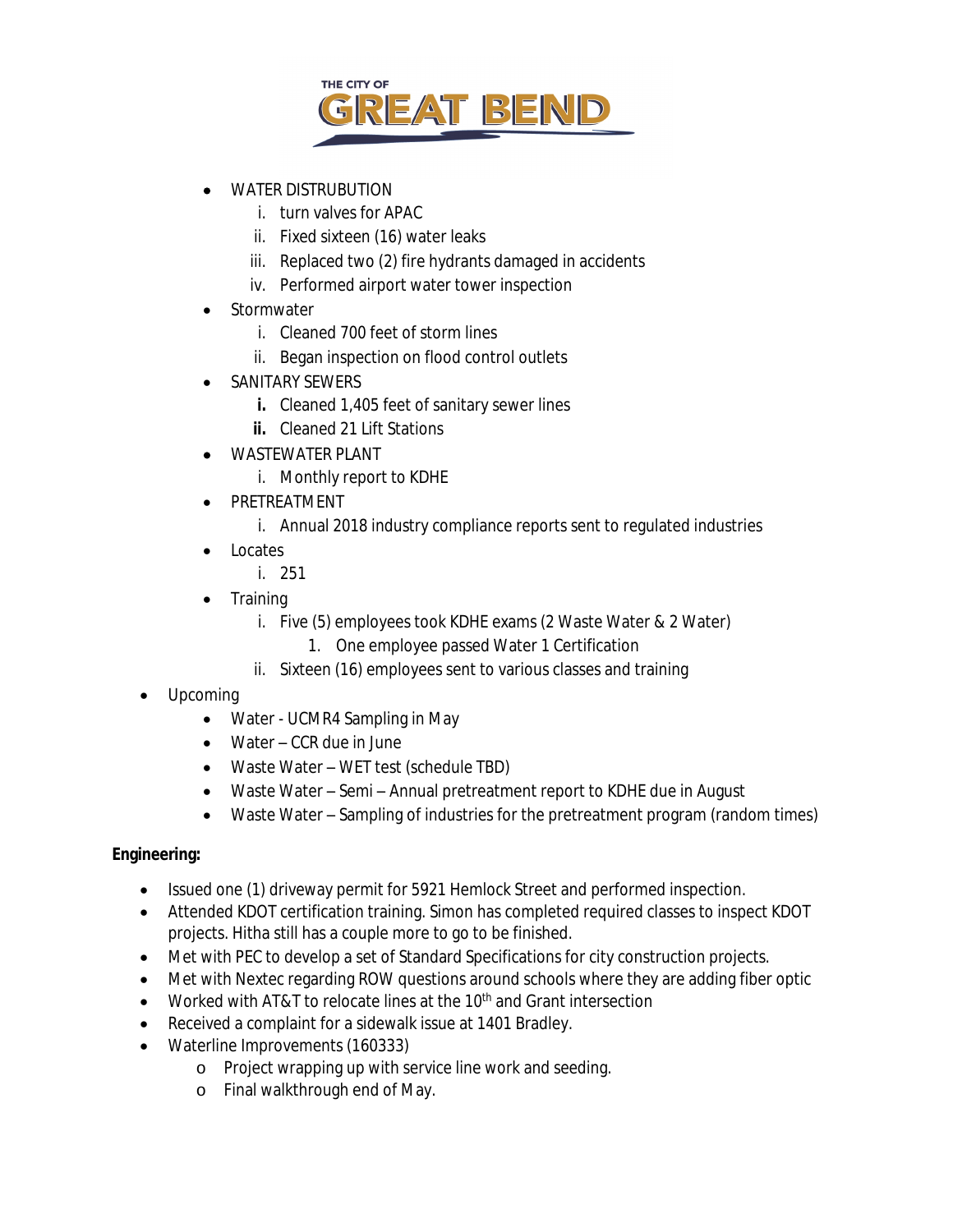

- FY 2019 CCLIP Resurfacing US-56 (10<sup>th</sup>) from Hickory to 1300' west of Kiowa (187006-001)
	- o City bidding storm sewer and curb and gutter removal and replacement.
	- o Final plan approval by KDOT and authorization to bid.
	- o PEC to advertise for bids. Bid opening on May 30, 2019 2:00 PM at City Hall.
- 10<sup>th</sup> and Grant Intersection (160441)
	- o Phase II traffic control. Traffic shifted to south lanes for reconstruction of the north half of 10<sup>th</sup> Street.
- Crest Theatre HVAC Improvements (171025-000)
	- o Project award, including all alternates, to Glassman.
	- o Executing bonds and agreement forms.
	- o Discuss Wheatland electrical service upgrades
- Street Assessment and GIS Mapping (187006-003)
	- o City data collection ongoing.
- City Hall Structural Analysis (197006-001)
	- o Report provided for City review.
- City Standard Specifications and Details (197006-002)
	- o Draft specifications and details provided for City review on March 15, 2019.
	- o Review meeting April 30, 2019.
- Williams and Kansas Resurfacing (197006-003)
	- o Project bid April 30, 2019 for approval at May 6, 2019 City Council meeting.
	- o Senior Center parking lot add alternate.
- CCLIP Applications walkthrough with KDOT on May 8, 2019.
	- o Priority #1 Frey to Hickory and McKinley to Harrison.
	- o Priority #2 Patton to Kennedy

### **Fire/EMS/Inspection/Code Enforcement**

Fire/EMS/Inspection/Code Enforcement

- Chief McCormick attended the monthly CPM Course training with other department heads.
- Department personnel participated in interviewing two potential candidates.
- Inspector Burns attended the Heart of America Conference at Dodge City.
- Inspector Schneider, Inspector Burns and Chief McCormick met with representatives from Barton County to discuss 911 Addressing.
- Chief McCormick attended the Rural Water District #2 Meeting.
- Chief McCormick attended the EMS Region III meeting at Winfield.
- Chief McCormick participated in the annual Council Tours.
- Captain Yoder, Captain Peterson, Engineer Stewart, Firefighter Smiros, Firefighter Burroughs and Firefighter Landers attended Swift Water training.
- Fire Inspector Orth completed tours of the Convent and the Great Bend Coop with personnel from all three shifts.
- Chief McCormick attended the Local Emergency Planning Commission Meeting that was hosted by Amy Miller.
- Over the last couple months the firefighters have been putting in a lot of training hours with Driver/Operator training and Extraction training.
- Shift personnel completed the PHTLS training.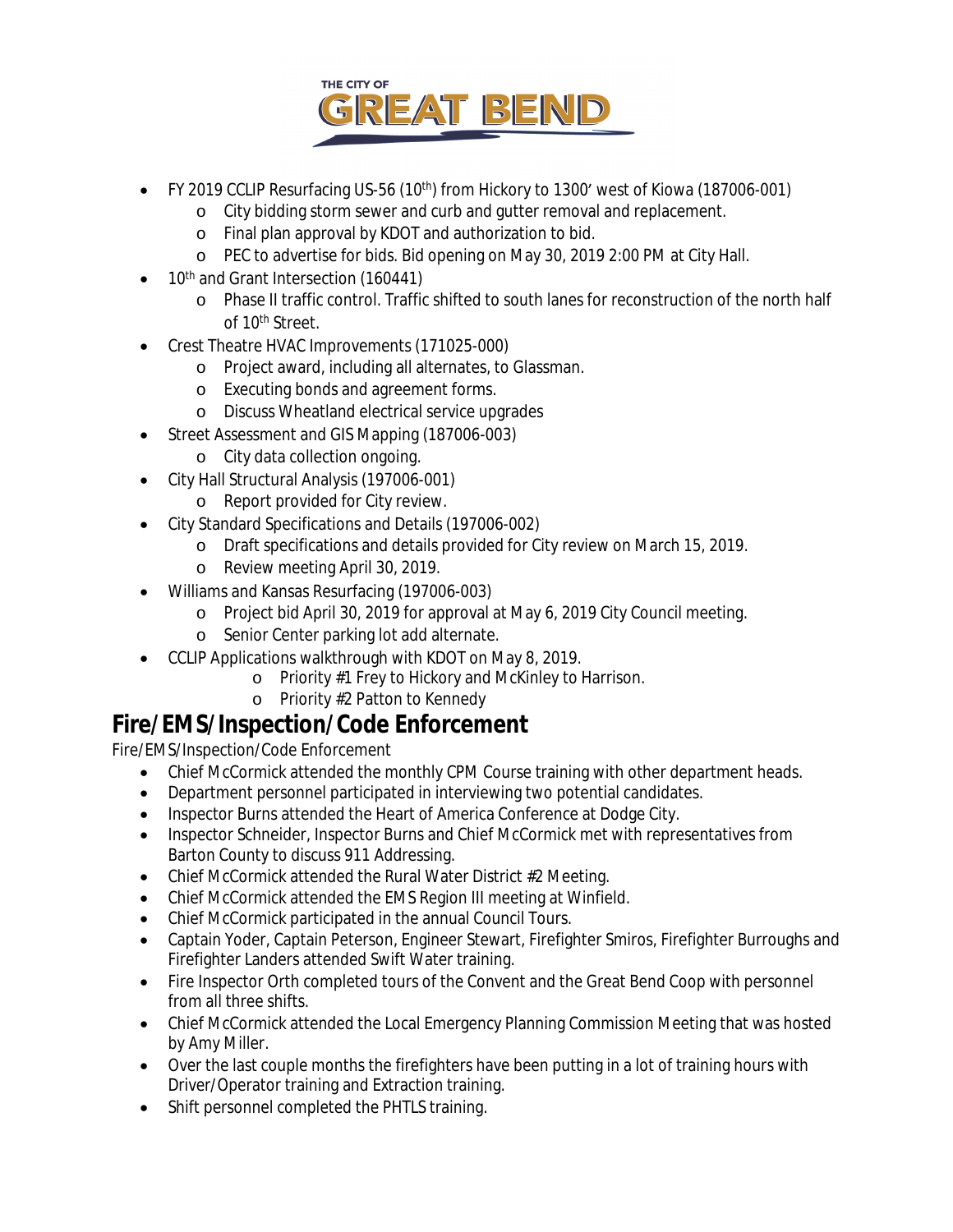

#### • Fire Inspections Activity for April

|                                      | 2018 | 2019 |
|--------------------------------------|------|------|
| <b>Commercial Building Inspected</b> |      |      |
| Daycare / Schools                    |      |      |
| <b>Fire Extinguisher Demos</b>       |      |      |
| <b>Violations Found</b>              |      | b6   |

• Department Activity for April

| 2019           |
|----------------|
|                |
|                |
|                |
|                |
|                |
| 4 mins 11 secs |
| 43 secs        |
| 23.86%         |
|                |
|                |

• Building Inspection

|             | April 2018      |            |            |             | <b>April 2019</b> |            |             |             |
|-------------|-----------------|------------|------------|-------------|-------------------|------------|-------------|-------------|
|             | <b>Building</b> | Plumbing   | Electrical | Mechanical  | <b>Building</b>   | Plumbina   | Electrical  | Mechanical  |
| Commercial  | 12              |            |            |             | 12                |            |             |             |
| Residential | 107             |            |            |             | 30                | 10         |             |             |
| Estimated   |                 |            |            |             |                   |            |             | \$66,529.00 |
| Cost        | \$1,271,464.00  | \$5,200.00 | \$3,000.00 | \$29,322.00 | \$612,433.00      | \$7,842.00 | \$24,000.00 |             |

Code Enforcement

- o 4 cases closed –1 ordinance violation, 1 property brought into compliance and 2 mobile homes demolished by property owners
- o 8 new cases
- o 42 total open cases
- o 36 follow-ups completed

### **Police**

- Lt. Settle attended Emergency Management Class in Junction City.
- Chief Bailey attended training at KLETC.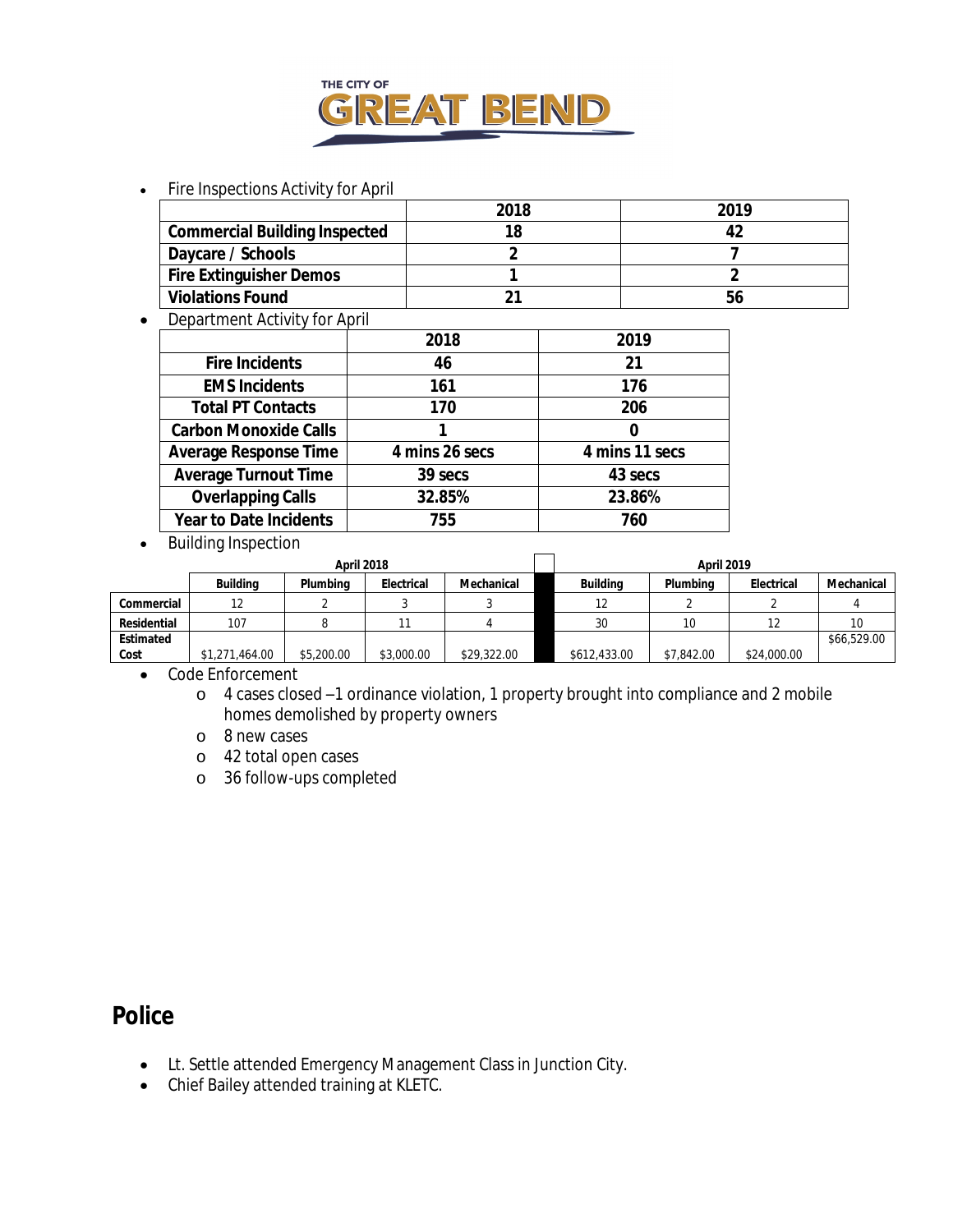

- 04/25/2019 Lt. Settle and Officer Joshua Suss maintained a booth at the Job Fair held at the Event Center.
- GBPD held applicant testing. Two applicants passed and have moved on in the selection process.
- Chief Bailey attended the City Strategic Planning sessions on 04/08/2019-04/10/2019.
- 04/04/2019 Chief Bailey attended the Barton County Chief of Police/Sherriff meeting at BTSO.
- Update: The Drones were shipped on 04/30/2019 & should be here this week. Thanks to the council.
- **GBPD Monthly & Yearly Stats**

 Criminal cases reported.: 332 Accident cases reported.: 47 Narcotic Violations:..: 12 Citations Issued:…....: 187 K-9 Use:……………: 09 call outs

| 332            | <b>April</b>         |        |
|----------------|----------------------|--------|
| 214            | Unsolved             | 64.46% |
| $\overline{2}$ | ΝA                   | 0.60%  |
| 15             | LOP                  | 4.52%  |
| 11             | County Atty-Juvenile | 3.31%  |
| 13             | County Atty-Adult    | 3.92%  |
| 22             | City Atty            | 6.63%  |
| 7              | Arrest-Juvenile      | 2.11%  |
| 48             | Arrest-Adult         | 14.46% |

| 213 | <b>March</b>                 |        |  |
|-----|------------------------------|--------|--|
| 50  | Unsolved                     | 23.47% |  |
| 29  | LOP                          | 13.62% |  |
| 15  | County Atty-Juvenile         | 7.04%  |  |
| 25  | County Atty-Adult            | 11.74% |  |
| 28  | City Atty                    | 13.15% |  |
| 11  | Arrest-Juvenile              | 5.16%  |  |
| 55  | Arrest-Adult                 | 25.82% |  |
|     |                              |        |  |
| 221 | February                     |        |  |
| 17  | Unsolved                     | 7.69%  |  |
| 6   | <b>Outside Agency Assist</b> | 2.71%  |  |
| 3   | ΝA                           | 1.36%  |  |
| 34  | LOP                          | 15.38% |  |
| 14  | County Atty-Juvenile         | 6.33%  |  |
| 22  | County Atty-Adult            | 9.95%  |  |